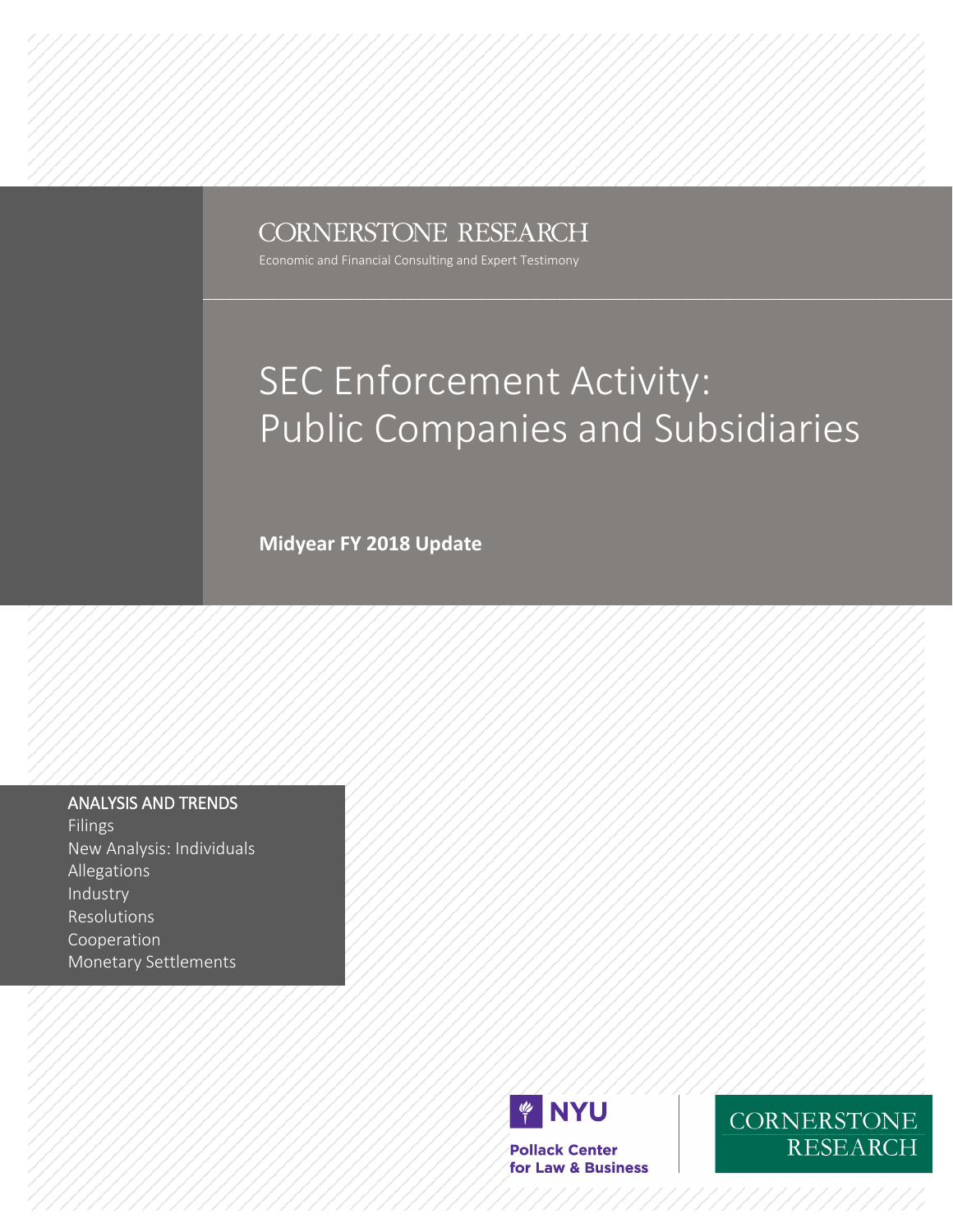# Table of Contents

| <b>Executive Summary</b>                    |    |
|---------------------------------------------|----|
| Number of Filings                           | 2  |
| New Analysis: Filings Involving Individuals | 3  |
| <b>Classification of Allegations</b>        |    |
| Industry                                    | 5  |
| Timing of Resolutions                       | 6  |
| Cooperation Noted in Settlements            |    |
| <b>Monetary Settlements</b>                 | 8  |
| Research Sample                             | 10 |
| Endnotes                                    | 11 |
| About the Authors                           | 12 |
|                                             |    |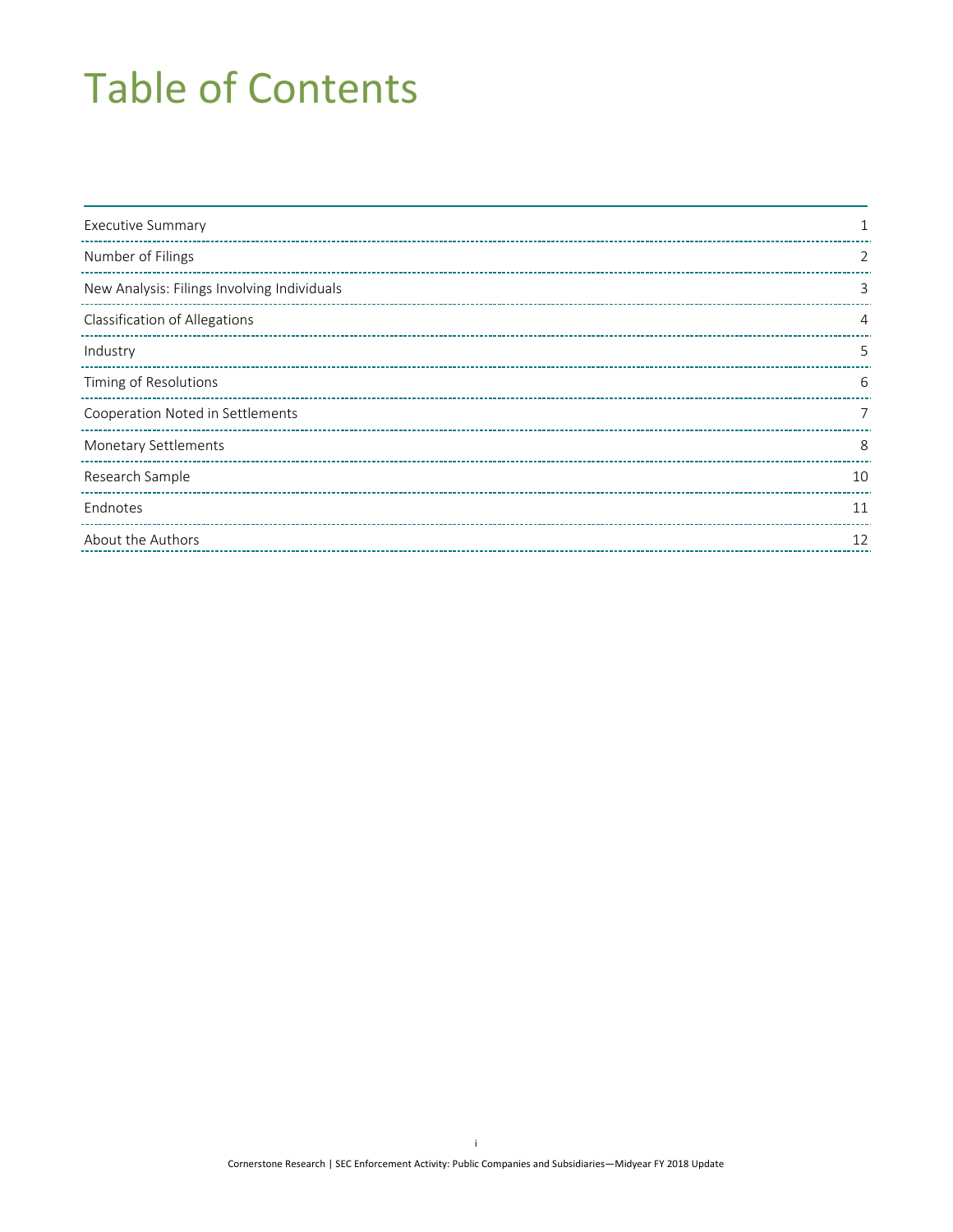# Table of Figures

| Figure 1: Public Company and Subsidiary SEC Actions                                               |   |
|---------------------------------------------------------------------------------------------------|---|
| Figure 2: Breakdown of Public Company and Subsidiary Actions with Individual Defendants           |   |
| Figure 3: Heat Map of Allegations against Public Company and Subsidiary Defendants                | 4 |
| Figure 4: Heat Map of Industries of Public Company and Subsidiary Defendants                      |   |
| Figure 5: Timing of Resolutions for Actions with Public Company and Subsidiary Defendants         | 6 |
| Figure 6: Cooperation Noted in Settlements with Public Company and Subsidiary Defendants          |   |
| Figure 7: Monetary Settlements Imposed on All Defendants in Public Company and Subsidiary Actions | 8 |
| Figure 8: Top 10 Monetary Settlements Imposed in Public Company and Subsidiary Actions            | 9 |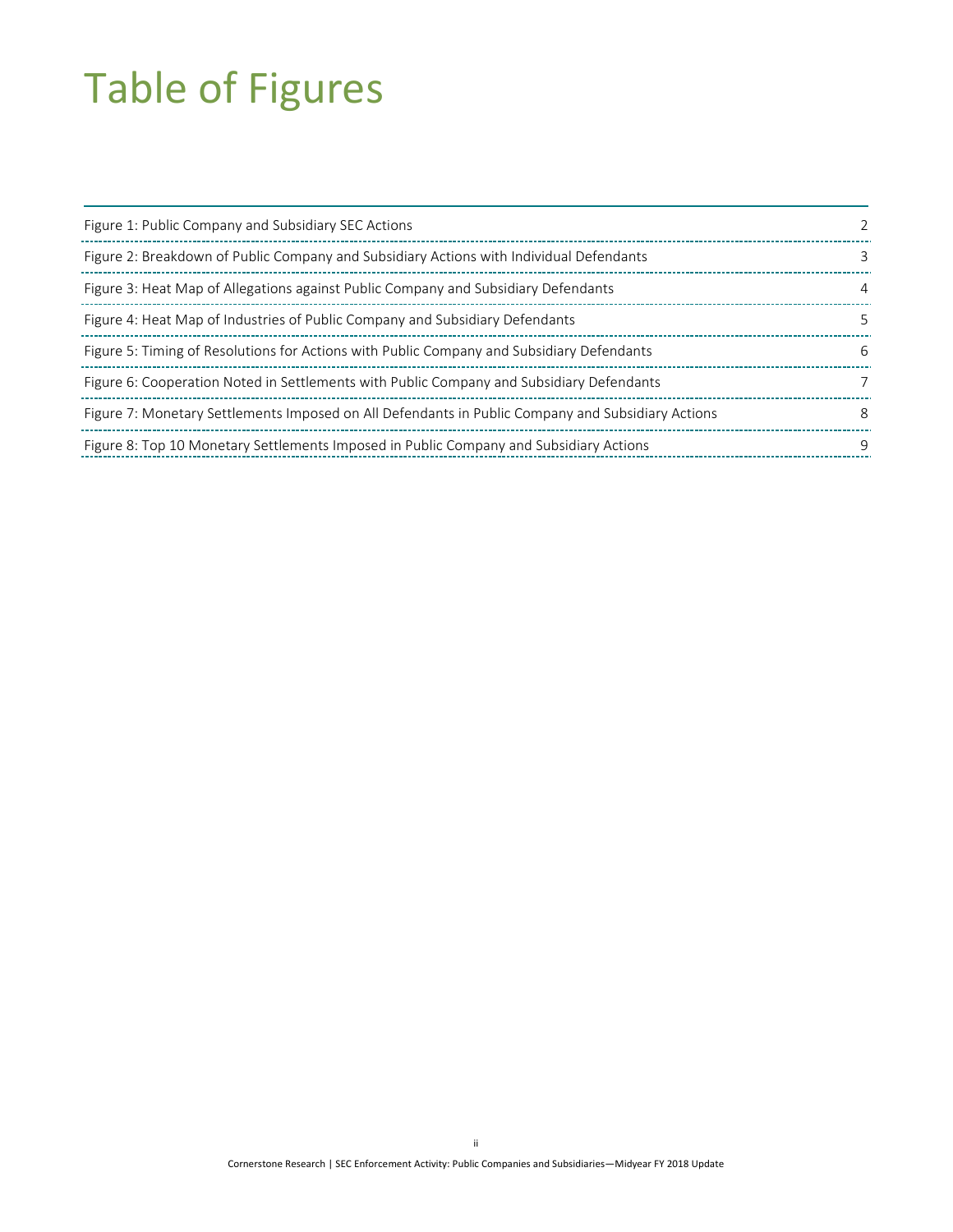# <span id="page-3-0"></span>Executive Summary

The SEC filed 15 new enforcement actions against public companies and their subsidiaries in the first half of FY 2018, the lowest semiannual total since the first half of FY 2013. This report highlights findings based on the Securities Enforcement Empirical Database (SEED), a collaboration between the NYU Pollack Center for Law & Business and Cornerstone Research.

The SEC enforcement actions discussed in this report only include actions against public companies and subsidiaries. As of March 2018, SEED also includes data on the individuals who are named defendants in these actions.<sup>1</sup> Se[e page 3 f](#page-5-2)or additional details.

### Filings

- The recent trend of significantly lower SEC enforcement activity against public companies and their subsidiaries continued through the first half of FY 2018. [\(page 2\)](#page-4-2)
- New actions against public companies and subsidiaries in the first half of FY 2018 declined almost 70 percent from the first half of FY 2017. [\(page 2\)](#page-4-2)

## New Analysis: Individuals

- The majority (67 percent) of public company and subsidiary actions in 1H FY 2018 did not have an associated individual defendant. [\(page 3\)](#page-5-2)
- Of the five new actions with individual defendants in 1H FY 2018, four involved Issuer Reporting and Disclosure allegations. [\(page 3\)](#page-5-2)

## Allegations

- Two public company and subsidiary actions in 1H FY 2018 included allegations of steering investors to higher fee share classes of mutual funds. [\(page 4\)](#page-6-2)
- The two public company and subsidiary actions in 1H FY 2018 with FCPA allegations already match the total number of actions in the last eight months of FY 2017. [\(page 4\)](#page-6-2)

## Industry

The Finance, Insurance, and Real Estate industry accounted for almost 70 percent of all new public company and subsidiary actions in 1H FY 2018. [\(page](#page-7-0) 5)

*The SEC's low rate of new actions against public company and subsidiary defendants continued into the first half of FY 2018, accompanied by a narrow range of industries targeted in these actions.*

### *Stephen Choi*

*Murray and Kathleen Bring Professor of Law Director of the Pollack Center New York University*

## Timing of Resolutions

In the first half of FY 2018, 87 percent of public company and subsidiary actions were resolved on the same day they were initiated. [\(page 6\)](#page-8-2)

### Cooperation

• More than half of public company and subsidiary defendants cooperated with the SEC in 1H FY 2018. [\(page 7\)](#page-9-2)

### Monetary Settlements

- Monetary settlements in public company and subsidiary actions declined to \$65 million in 1H FY 2018, the lowest semiannual total in th[e Research Sample.](#page-12-0) [\(page 8\)](#page-10-2)
- The largest monetary settlement imposed on an individual in 1H FY 2018 was \$0.2 million. [\(page 9\)](#page-11-1)
- The largest monetary settlement for any single defendant in 1H FY 2018 was \$13 million imposed on a subsidiary defendant. [\(page 9\)](#page-11-1)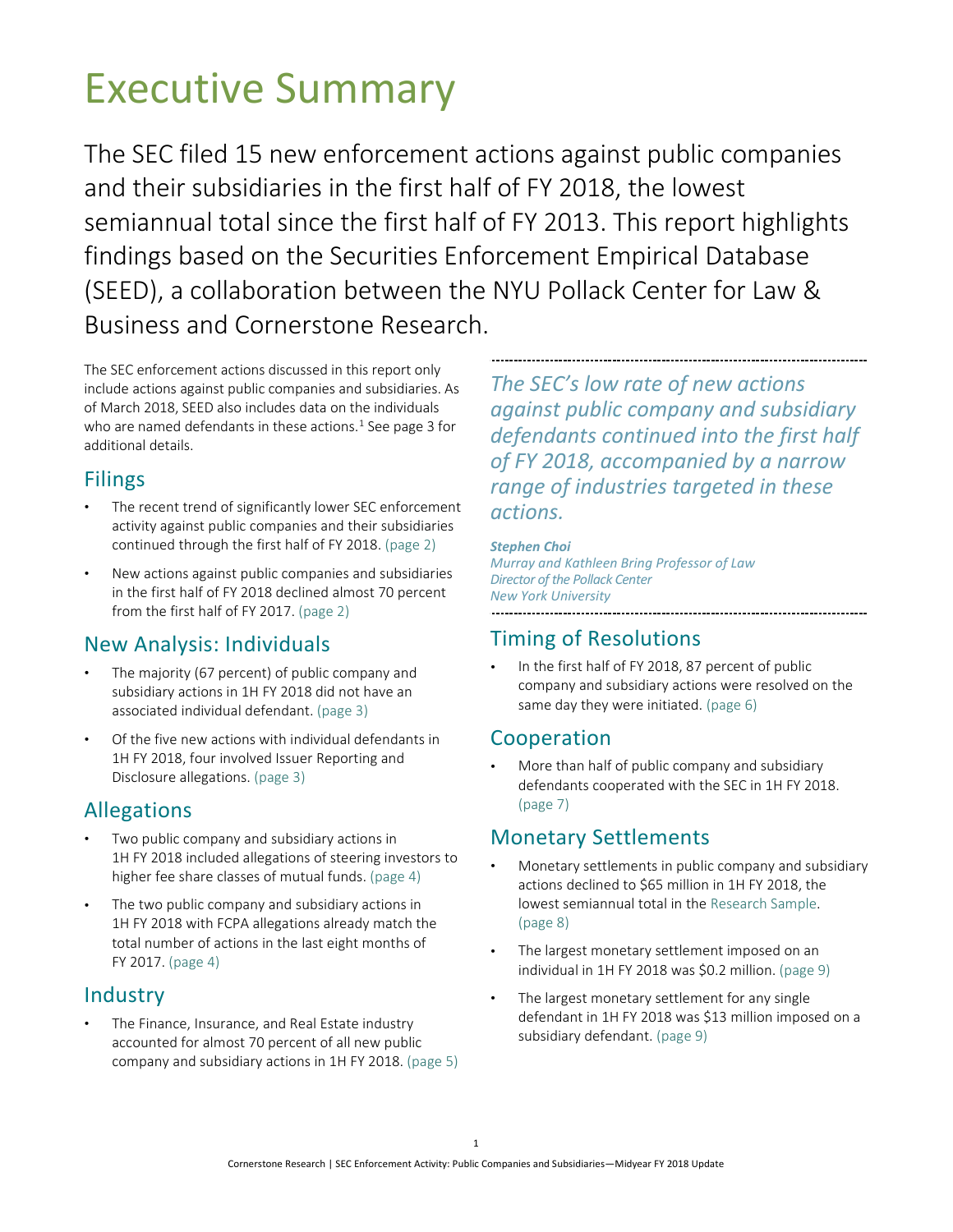# <span id="page-4-2"></span><span id="page-4-0"></span>Number of Filings

- The SEC filed 15 new enforcement actions against public companies and their subsidiaries in the first half of FY 2018, a 67 percent decline from 45 in the first half of FY 2017.
- The FY 2010–FY 2017 average is approximately 29 actions per half year and the median is approximately 26 actions per half year.
- The majority (60 percent) of the 15 new actions against public companies and subsidiaries in 1H FY 2018 had a subsidiary as a defendant, compared to the FY 2010– FY 2017 semiannual average of 40 percent.

 $\overline{a}$ 

## *The trend of significantly lower enforcement actions filed against public companies and subsidiaries continued from the second half of FY 2017.*

• Administrative proceedings accounted for 80 percent of new actions against public companies and subsidiaries in 1H FY 2018, the lowest percentage since 1H FY 2014.

<span id="page-4-1"></span>



Source: Securities Enforcement Empirical Database (SEED) Note: Relief defendants are not considered.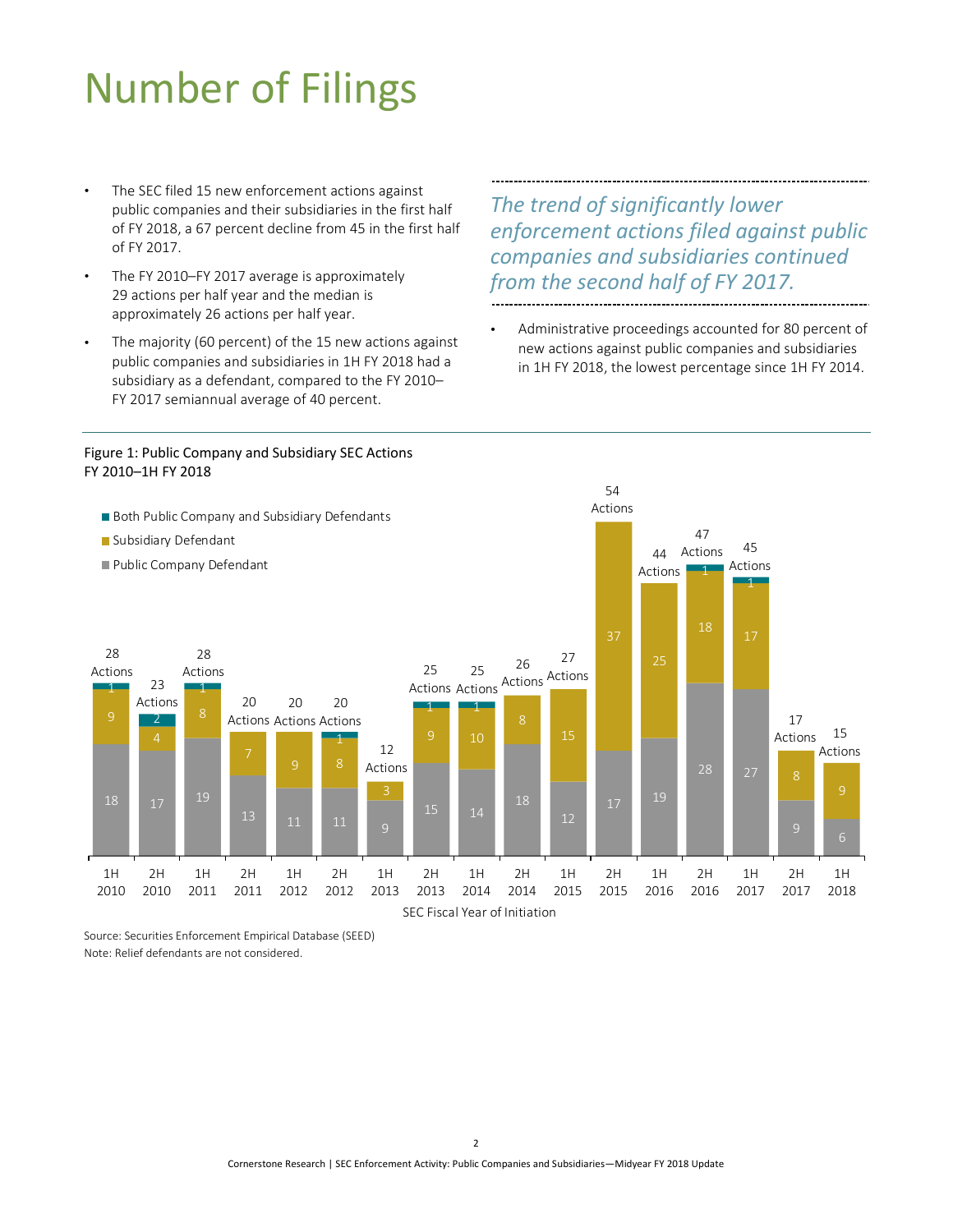## <span id="page-5-2"></span><span id="page-5-0"></span>New Analysis: Filings Involving Individuals

SEED includes actions against public companies and their subsidiaries. As of March 2018, SEED also includes information on individuals named as defendants in these actions<sup>2</sup>—referred to in this report as "individual defendants." (Se[e Research Sample\)](#page-12-0)

- Ten of the 15 public company and subsidiary actions in 1H FY 2018 (67 percent) did not have any individual defendants. The FY 2010–FY 2017 average is 76 percent.
- The five public company and subsidiary actions in 1H FY 2018 involving individual defendants had an average of 2.4 individuals per action, or 12 total.

*SEED now includes information on individuals who are named defendants in public company and subsidiary actions.*

- Nine of the 12 individual defendants associated with the five public company and subsidiary actions held positions as CEO, CFO, or Controller.
- Of the five public company and subsidiary actions with individual defendants in 1H FY 2018, four involved Issuer Reporting and Disclosure allegations.

<span id="page-5-1"></span>



Source: Securities Enforcement Empirical Database (SEED)

Note: Relief defendants are not considered. Actions involving individuals include actions with public company or subsidiary defendants and at least one individual defendant. Percentages may not add to 100 percent due to rounding.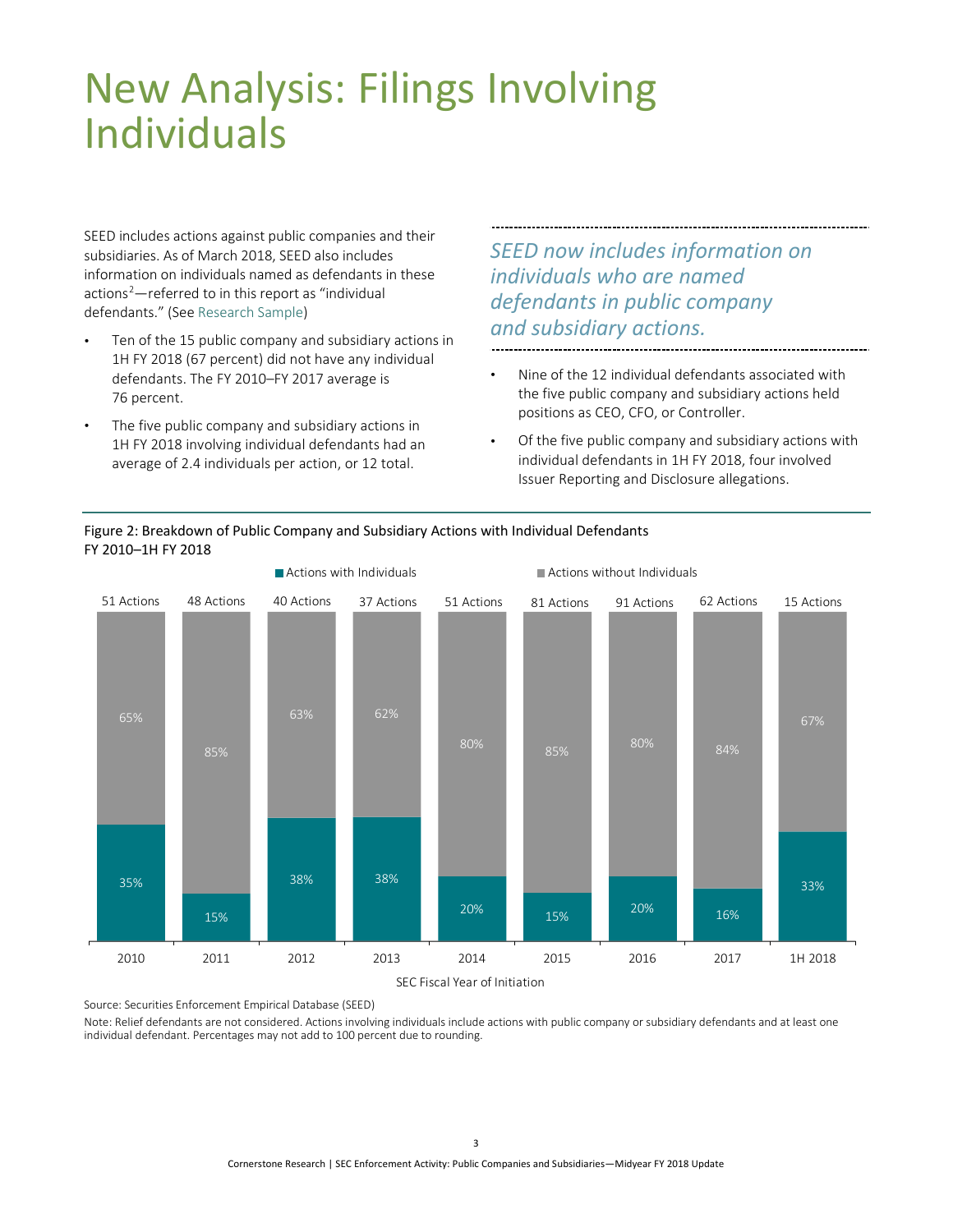# <span id="page-6-2"></span><span id="page-6-0"></span>Classification of Allegations

Issuer Reporting and Disclosure and Investment Advisor/Investment Companies were the most common allegation types in actions against public company and subsidiary defendants in the first half of FY 2018.

*The increased concentration of Broker Dealer and Investment Advisor/Investment Companies actions in 1H FY 2018 (compared to the FY 2010–FY 2017 average) followed the SEC's announced focus on the "main street investor.["3](#page-13-1)*

- The number of actions with FCPA allegations in 1H FY 2018 (two) matches the total for the last eight months of FY 2017, but is lower than the 1H FY 2010– 2H FY 2017 semiannual average of almost 5.6 actions.
- Two of the 15 actions in 1H FY 2018 included claims of steering investors to higher fee share classes of mutual funds (both are Investment Advisor/Investment Companies actions). These actions are examples of the SEC's focus on retail investors under the Retail Strategy Task Force created in September 2017.<sup>4</sup>

<span id="page-6-1"></span>

| Figure 3: Heat Map of Allegations against Public Company and Subsidiary Defendants |  |
|------------------------------------------------------------------------------------|--|
| FY 2010-1H FY 2018                                                                 |  |

|                                                    | SEC Fiscal Year of Initiation |      |      |      |      |                   |      |      |      |         |
|----------------------------------------------------|-------------------------------|------|------|------|------|-------------------|------|------|------|---------|
| Allegation Type                                    | Average<br>2010-2017          | 2010 | 2011 | 2012 | 2013 | $\overline{2014}$ | 2015 | 2016 | 2017 | 1H 2018 |
| <b>Issuer Reporting</b><br>and Disclosure          | 37%                           | 43%  | 33%  | 30%  | 49%  | 49%               | 23%  | 26%  | 39%  | 27%     |
| Investment Advisor/<br><b>Investment Companies</b> | 11%                           | 6%   | 4%   | 10%  | 14%  | 10%               | 6%   | 20%  | 21%  | 27%     |
| <b>Broker Dealer</b>                               | 10%                           | 10%  | 13%  | 10%  | 0%   | 14%               | 12%  | 12%  | 13%  | 20%     |
| Foreign Corrupt<br><b>Practices Act</b>            | 20%                           | 24%  | 35%  | 25%  | 14%  | 14%               | 12%  | 20%  | 16%  | 13%     |
| Securities Offering                                | 7%                            | 6%   | 4%   | 8%   | 19%  | 4%                | 1%   | 9%   | 5%   | 7%      |
| Municipal Securities/<br><b>Public Pensions</b>    | 10%                           | 4%   | 10%  | 10%  | 0%   | 4%                | 40%  | 9%   | 0%   | 0%      |
| Market Manipulation                                | 2%                            | 0%   | 0%   | 5%   | 5%   | 2%                | 0%   | 0%   | 0%   | 0%      |
| Other                                              | 4%                            | 8%   | 0%   | 3%   | 0%   | 4%                | 5%   | 4%   | 6%   | 7%      |
| Number of Actions                                  | 58                            | 51   | 48   | 40   | 37   | 51                | 81   | 91   | 62   | 15      |

Legend 0% 1–10% 11–20% 21–50% 51–100%

Source: Securities Enforcement Empirical Database (SEED)

Note: Relief defendants are not considered. Percentages may not add to 100 percent due to rounding. "Other" includes actions categorized by the SEC as "Other" or "Transfer Agent."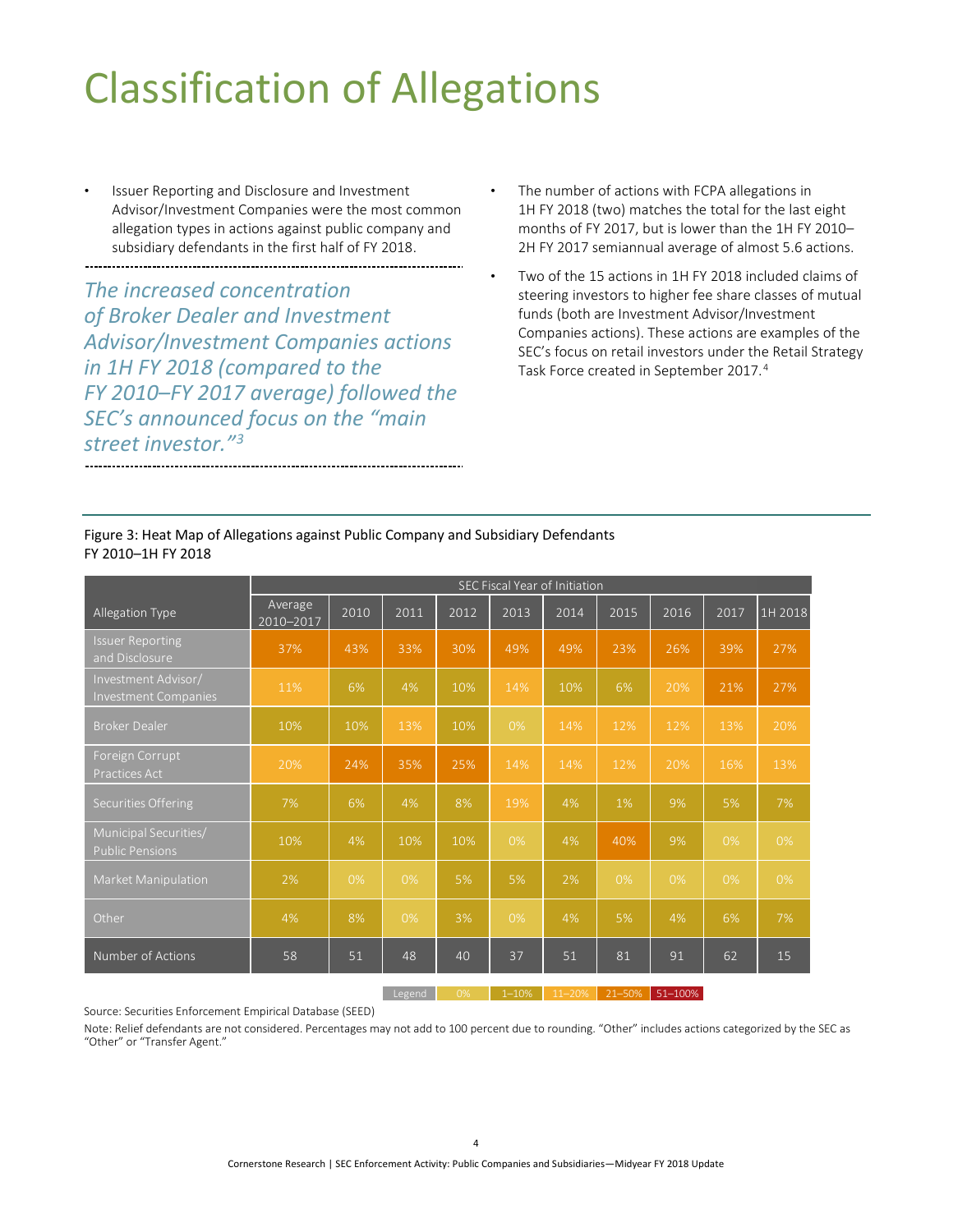# <span id="page-7-0"></span>**Industry**

SEED classifies public company defendants and the parent company of subsidiary defendants by their Standard Industrial Classification (SIC) codes.

- In the first half of FY 2018, actions with public company and subsidiary defendants in the Finance, Insurance, and Real Estate industry accounted for 10 actions, or 67 percent of all actions. More than half of public company and subsidiary actions were filed against Finance, Insurance, and Real Estate defendants in four of the prior six fiscal years.
- Half of the 1H FY 2018 actions against Finance, Insurance, and Real Estate defendants targeted Commercial Banks (five actions), consistent with the trend over the prior three fiscal years.
- The only other industries targeted in 1H FY 2018 in public company and subsidiary actions were Manufacturing (three actions) and Mining (two actions).
- The two public company and subsidiary actions against Mining defendants targeted a Gold and Silver Ores mining company and a Metal Mining Services firm, neither of which had been targeted in any public company or subsidiary actions in the prior eight fiscal years.

*All public company and subsidiary defendants were in the Finance, Insurance, and Real Estate; Manufacturing; or Mining industries.*

|                                        | SEC Fiscal Year of Initiation |      |      |       |      |      |      |      |      |         |
|----------------------------------------|-------------------------------|------|------|-------|------|------|------|------|------|---------|
| <b>SIC Industry Division</b>           | Average<br>2010-2017          | 2010 | 2011 | 2012  | 2013 | 2014 | 2015 | 2016 | 2017 | 1H 2018 |
| Finance, Insurance,<br>and Real Estate | 48%                           | 35%  | 33%  | 53%   | 46%  | 53%  | 63%  | 58%  | 42%  | 67%     |
| Manufacturing                          | 28%                           | 37%  | 38%  | 33%   | 27%  | 20%  | 17%  | 19%  | 32%  | 20%     |
| Services                               | 10%                           | 22%  | 15%  | 8%    | 5%   | 12%  | 9%   | 3%   | 8%   | 0%      |
| Mining                                 | 4%                            | 2%   | 8%   | $0\%$ | 8%   | 4%   | 4%   | 3%   | 5%   | 13%     |
| Other                                  | 10%                           | 4%   | 6%   | 8%    | 14%  | 12%  | 7%   | 16%  | 13%  | 0%      |
| Number of Actions                      | 58                            | 51   | 48   | 40    | 37   | 51   | 81   | 91   | 62   | 15      |

### <span id="page-7-1"></span>Figure 4: Heat Map of Industries of Public Company and Subsidiary Defendants FY 2010–1H FY 2018

Source: Securities Enforcement Empirical Database (SEED)

Note: Relief defendants are not considered. SIC industry divisions are as of the SEC enforcement action initiation date, or otherwise are as of the latest available date within the five-year period preceding the initiation. Subsidiary defendants are categorized according to the SIC industry division of their public parent company. "Other" contains all SIC industry divisions that were not in the top four by average action count over fiscal years 2010 to 2017. Percentages may not add to 100 percent due to rounding.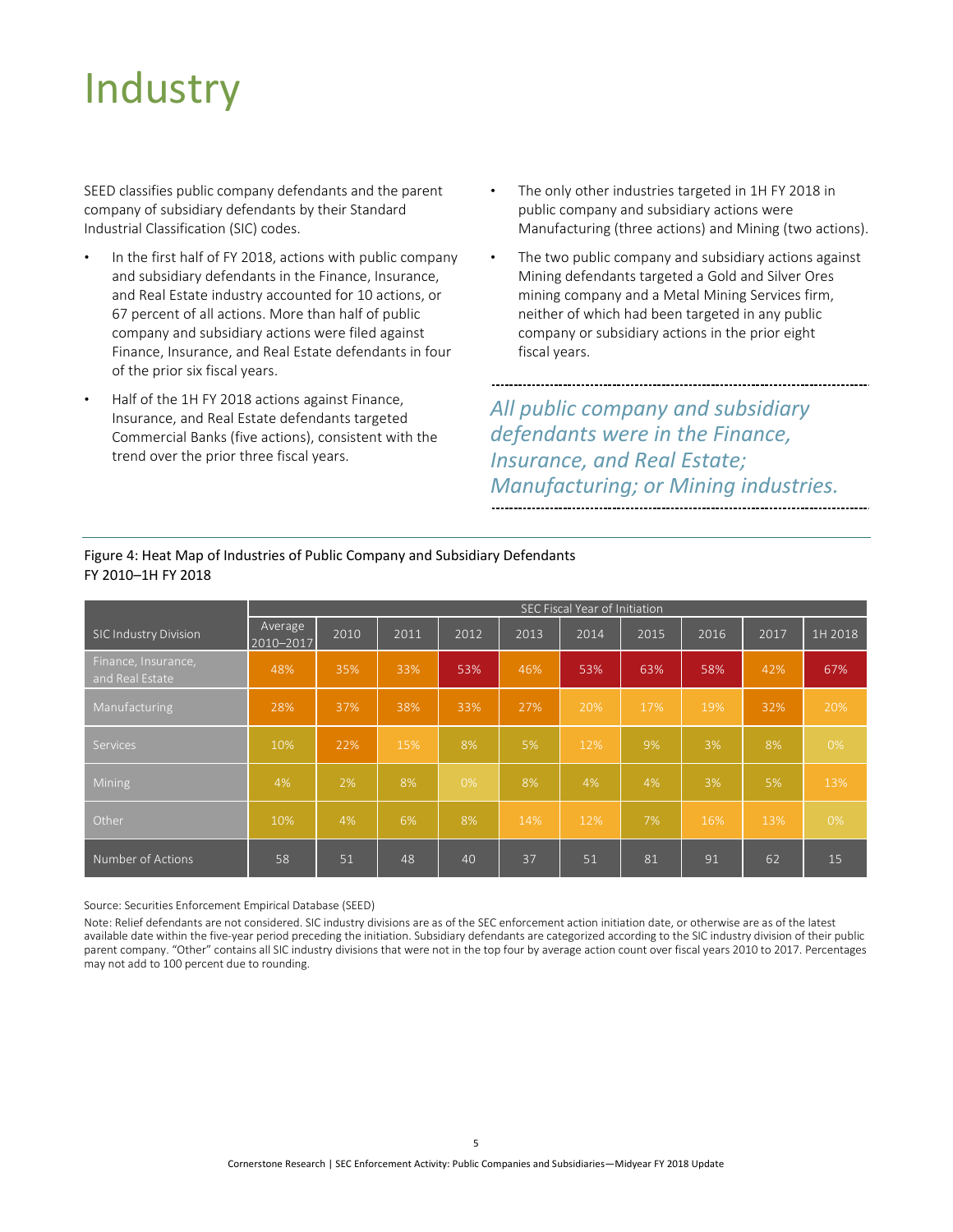# <span id="page-8-2"></span><span id="page-8-0"></span>Timing of Resolutions

- In the first half of FY 2018, 13 public company and subsidiary actions (87 percent) were resolved on the same day they were initiated (concurrent resolutions).<sup>[5](#page-13-1)</sup> The FY 2010–FY 2017 average is 90 percent.
- Both non-concurrent actions in 1H FY 2018 were federal court actions involving Issuer Reporting and Disclosure allegations.
- There are five unresolved actions initiated since FY 2010 against public company and subsidiary defendants (all civil actions). Of these, one was initiated in the first half of FY 2018 and the longest running was initiated in FY 2012.

## *The two litigated actions resolved at trial since FY 2010 involved Issuer Reporting and Disclosure allegations.*

### <span id="page-8-1"></span>Figure 5: Timing of Resolutions for Actions with Public Company and Subsidiary Defendants<br>FY 2010, 4U FY 2019 FY 2010–1H FY 2018  $\overline{a}$



Source: Securities Enforcement Empirical Database (SEED)

Note: Only public company and subsidiary defendants are considered when determining whether an action resolved concurrently (i.e., if a public company defendant resolved concurrently but an individual defendant in the same action did not, the action would be classified in the analysis as having a concurrent resolution). Relief defendants, individual defendants, and non-public company/non-subsidiary defendants are not considered. Actions that are initiated and resolved on the same day are concurrent resolutions. Percentages may not add to 100 percent due to rounding. :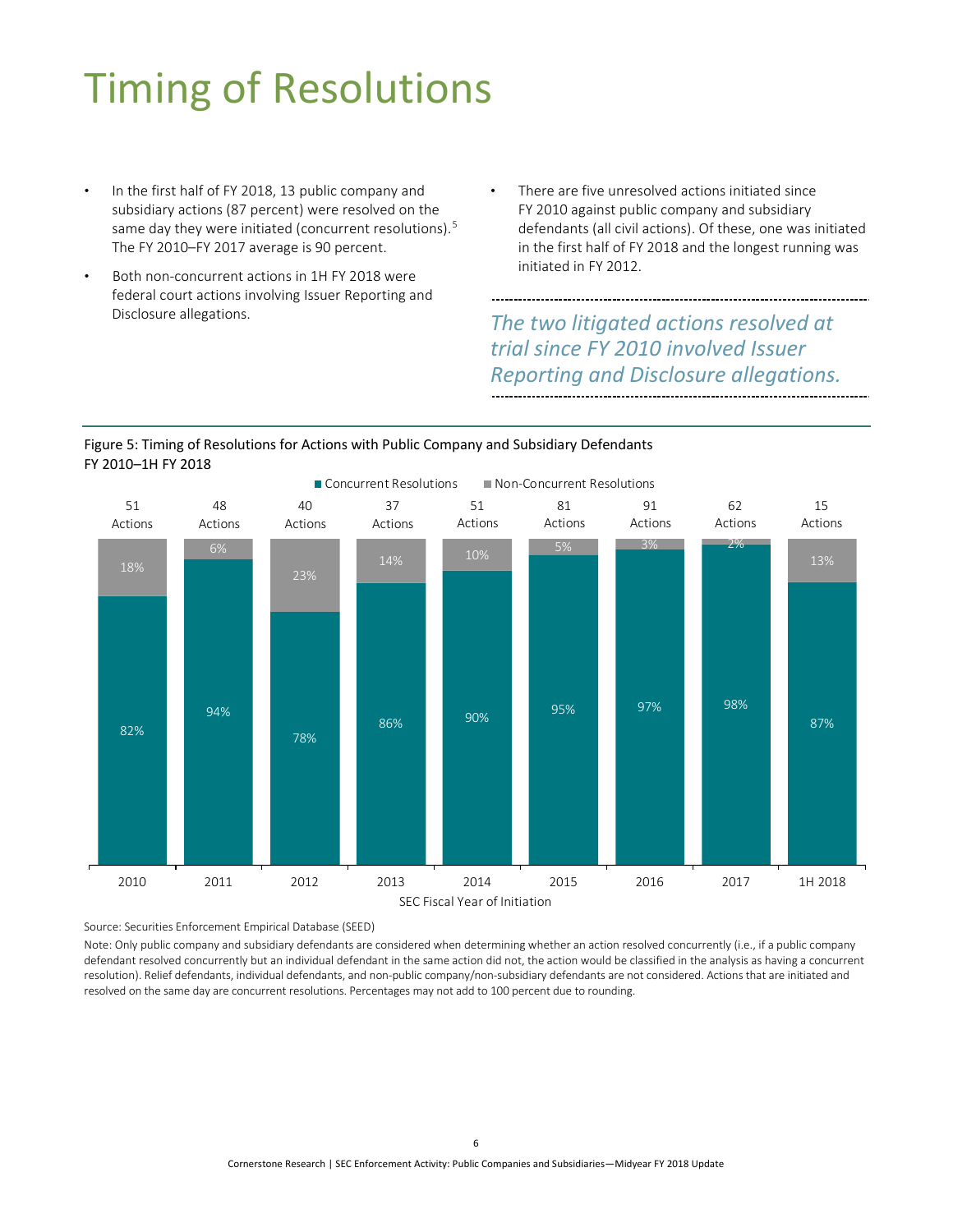# <span id="page-9-2"></span><span id="page-9-0"></span>Cooperation Noted in Settlements

The SEC considers four factors when negotiating a settlement with a cooperating defendant: "self-policing, selfreporting, remediation, and cooperation.["6](#page-13-1) SEED measures the latter three factors as an indication of whether a public company or subsidiary defendant cooperated with the SEC based on whether the SEC acknowledges voluntary reporting or explicitly mentions "remediation" or "cooperation" by the defendant in the settlement announcement (collectively referred to in this report as "cooperation" or "cooperated").

In the first half of FY 2018, 56 percent of public company and subsidiary defendants in public company and subsidiary actions cooperated with the SEC, compared to the FY 2010–FY 2017 average of 50 percent.

l

• Of the 10 public company and subsidiary defendants that cooperated in 1H FY 2018, three were involved in Broker Dealer actions.

*More than half of public company and subsidiary defendants in public company and subsidiary actions cooperated in 1H FY 2018, compared to less than a third in 2H FY 2017.*



### <span id="page-9-1"></span>Figure 6: Cooperation Noted in Settlements with Public Company and Subsidiary Defendants

Source: Securities Enforcement Empirical Database (SEED) S S i i E f E i i l D b (SEED) l

Note: Relief defendants, individual defendants, and non-public company/non-subsidiary defendants are not considered. Actions resolved through trial are excluded. An action with cooperation indicates a public company or subsidiary defendant's cooperation with the SEC prior to the non-trial resolution of that action. The words "cooperation" or "remediation" must be mentioned in the document detailing the non-trial resolution, or the SEC must acknowledge voluntary reporting by the defendant. Settlements are counted at the defendant level.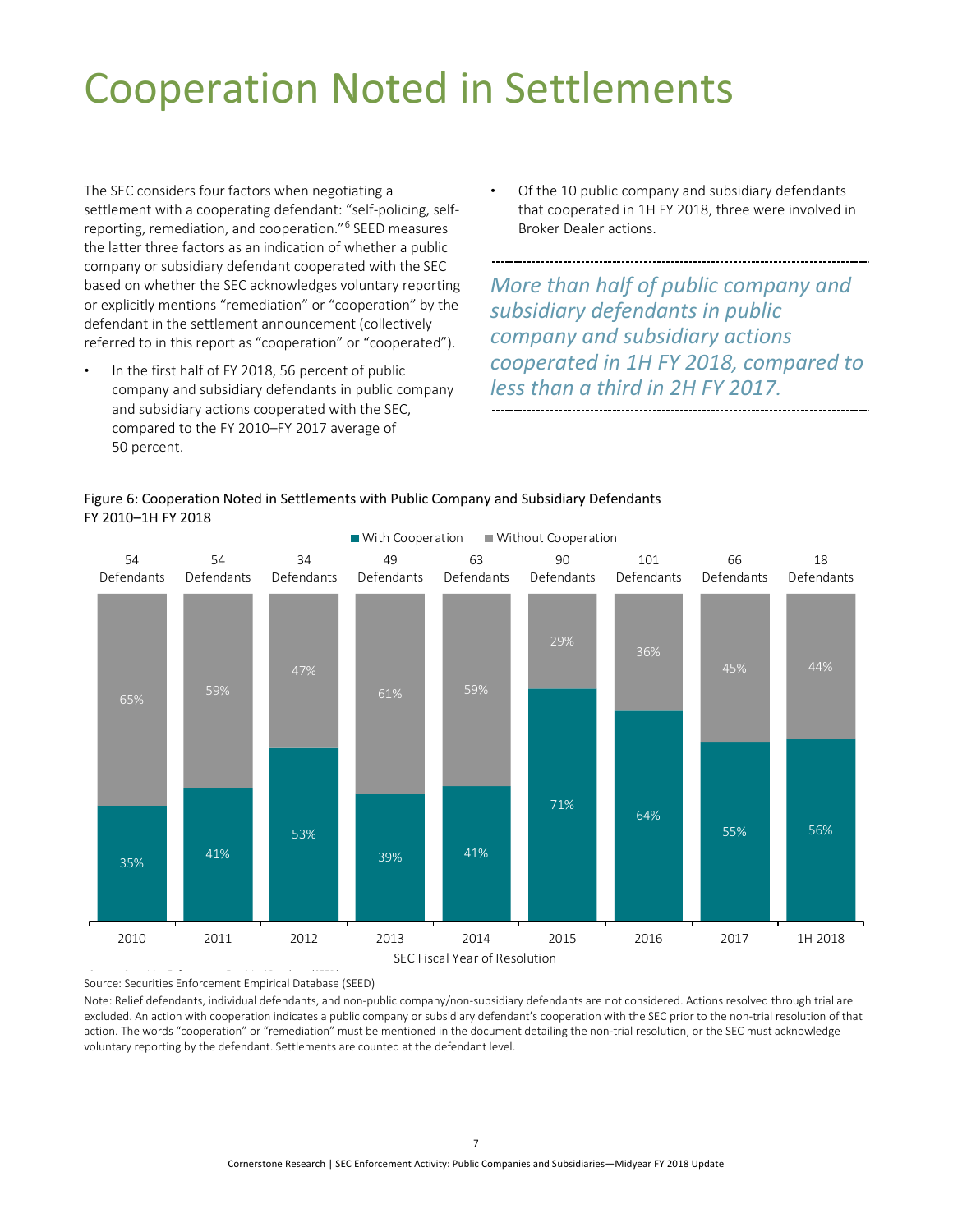# <span id="page-10-2"></span><span id="page-10-0"></span>Monetary Settlements

SEED includes data for monetary settlements imposed on all defendants in public company and subsidiary actions: parent, subsidiary, individual, and other defendants.<sup>[7](#page-13-1)</sup>

- In the first half of FY 2018, monetary settlements decreased substantially from prior fiscal years. The maximum monetary settlement of \$14 million was by far the lowest maximum monetary settlement in any half year in the database.
- Similarly, the average monetary settlement in 1H FY 2018 was \$4.3 million, significantly below the next-lowest semiannual average of \$13.3 million in 2H FY 2015.
- In 1H FY 2018, 54 percent of the total monetary settlements imposed involved actions with Broker Dealer or Investment Advisor/Investment Companies allegations.
- The majority of monetary settlements in public company and subsidiary actions are imposed on public company and subsidiary defendants, not individual defendants.

## *Monetary settlements declined significantly.*

### <span id="page-10-1"></span>Figure 7: Monetary Settlements Imposed on All Defendants in Public Company and Subsidiary Actions FY 2010–1H FY 2018

(Dollars in Millions)



Source: Securities Enforcement Empirical Database (SEED) Ì

Note: Relief defendants are not considered. For actions where monetary settlements are not imposed on all defendants in the same fiscal year, actions are classified by the first fiscal year in which a monetary settlement was imposed. There are several actions for which not all defendants have settled. Total monetary settlements for those actions only include monetary settlements through March 31, 2018.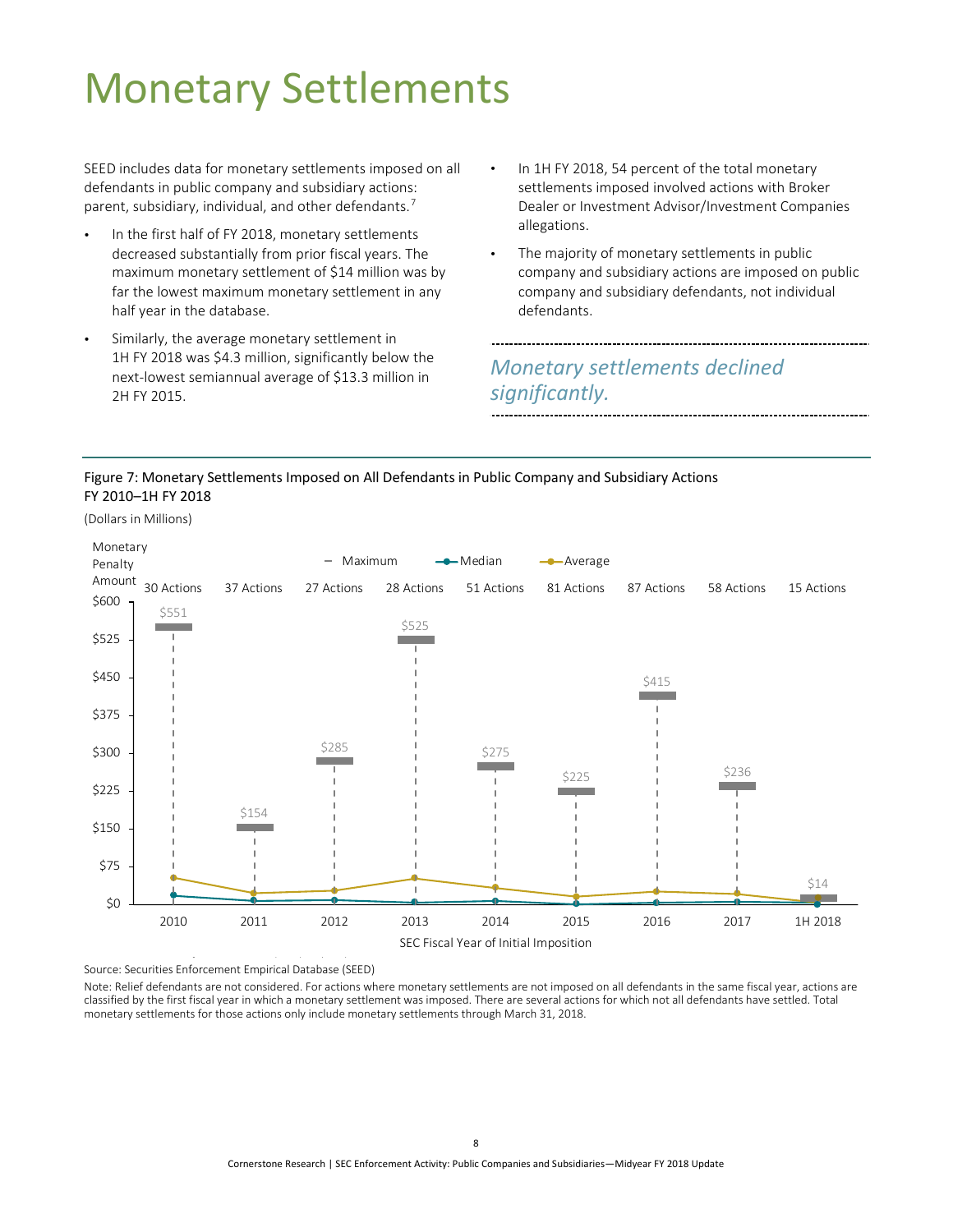<span id="page-11-1"></span>The top 10 monetary settlements imposed in public company and subsidiary actions reflect the total monetary settlement imposed in the action on all defendants (including individuals), instead of only the monetary settlements imposed on public companies and subsidiaries.

- Only one action in the top 10 monetary settlements imposed in public company and subsidiary actions included a monetary settlement with an individual defendant. That settlement accounted for \$1 million of the \$551 million total.
- In 1H FY 2018, there were no actions with monetary settlements large enough to be included in the top 10 monetary settlements imposed in public company and subsidiary actions from FY 2010 through 1H FY 2018.

The largest monetary settlement in public company and subsidiary actions imposed on an individual in 1H FY 2018 was \$0.2 million. The largest settlement imposed on any single defendant was \$13 million, imposed on a subsidiary defendant.

*The largest monetary settlement for a public company or subsidiary action in 1H FY 2018 was \$14 million and was imposed on three subsidiary defendants.*

### <span id="page-11-0"></span>Figure 8: Top 10 Monetary Settlements Imposed in Public Company and Subsidiary Actions FY 2010–1H FY 2018

(Dollars in Millions)



SEC Fiscal Year of Initial Imposition

Source: Securities Enforcement Empirical Database (SEED) i

Note: There were no monetary settlements in FY 2011 or 1H FY 2018 that were large enough to be included in the top 10. Relief defendants are not considered. For actions where monetary settlements are not imposed on all defendants in the same fiscal year, actions are classified by the first fiscal year in which a monetary settlement was imposed. There are several actions for which not all defendants have settled. Total monetary settlements for those actions only include monetary settlements through March 31, 2018.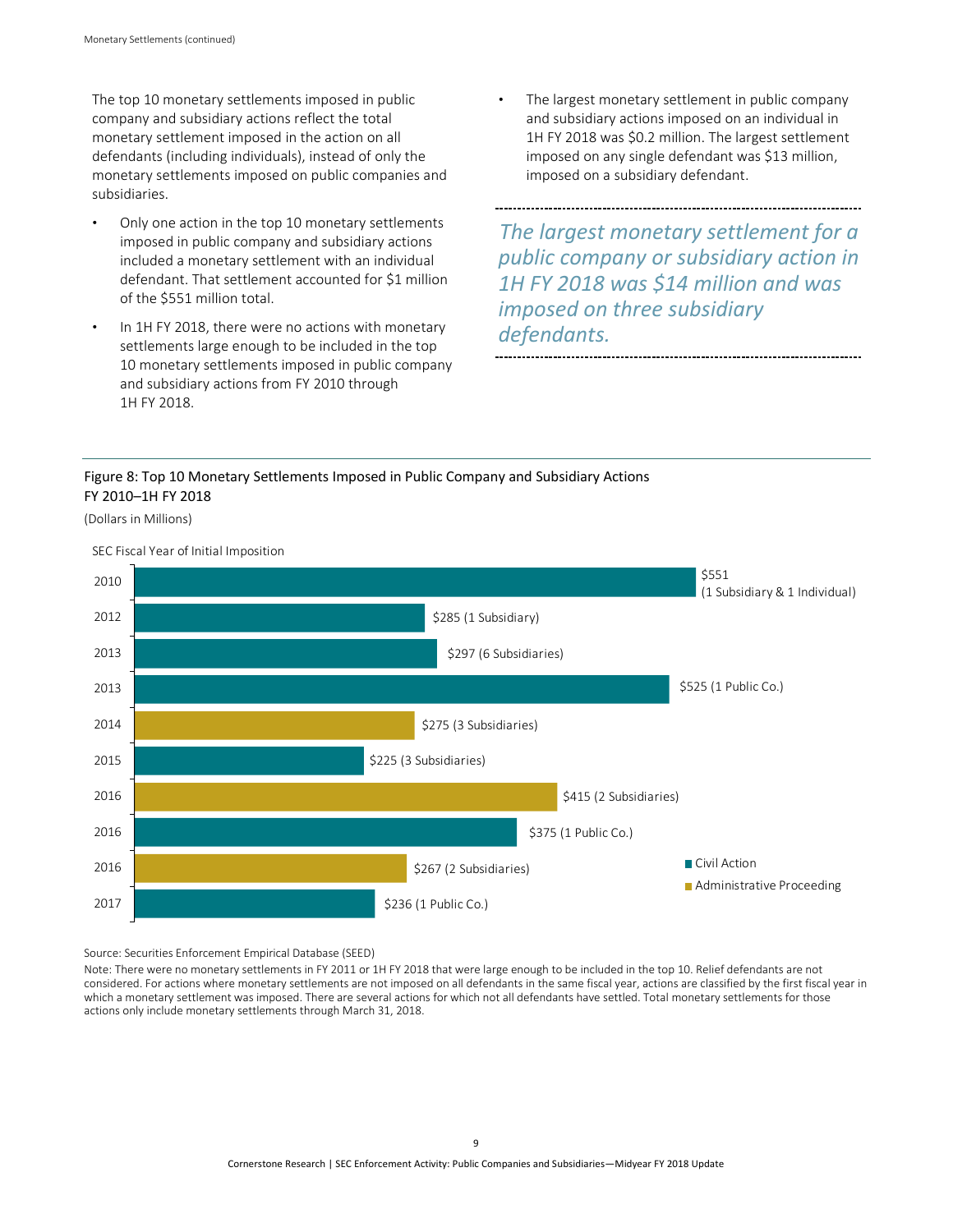## <span id="page-12-0"></span>Research Sample

- The Securities Enforcement Empirical Database (SEED), a collaboration between the NYU Pollack Center for Law & Business and Cornerstone Research, identifies 476 SEC enforcement actions initiated against 428 public company defendants and their subsidiaries between October 1, 2009, and March 31, 2018 (http://seed.law.nyu.edu).
- SEED identifies 225 individuals that are named defendants in the 476 actions initiated against public company defendants and their subsidiaries between October 1, 2009, and March 31, 2018 (http://seed.law.nyu.edu).
- The sample used for the majority of this report is referred to as "enforcement actions initiated against public company and subsidiary defendants" and includes only those enforcement actions with public companies or their subsidiaries listed explicitly as defendants. The sample does not include cases where the allegations relate exclusively to delinquent filings.
- Public companies are defined as those that traded on a major U.S. exchange as identified by the Center for Research in Security Prices (CRSP) at the time the enforcement action was initiated, or otherwise within the five-year period preceding the initiation. Thus, public companies that traded over-the-counter or only on major non-U.S. exchanges are excluded, as are companies that did not become publicly traded until after the enforcement action was initiated.

*SEED provides easily searchable and verified data on SEC enforcement actions to researchers, counsel, and corporations.* 

- Subsidiaries are defined as those entities that had a publicly traded parent company at the time the enforcement action was initiated or otherwise within the five-year period preceding the initiation. The public parent companies of subsidiaries were identified as those cited in the enforcement action document initiating proceedings when available, or those identified through SEC filings if no parent company was mentioned in the initial enforcement action document.
- Individuals are defined as individuals who are named defendants in actions against public companies or their subsidiaries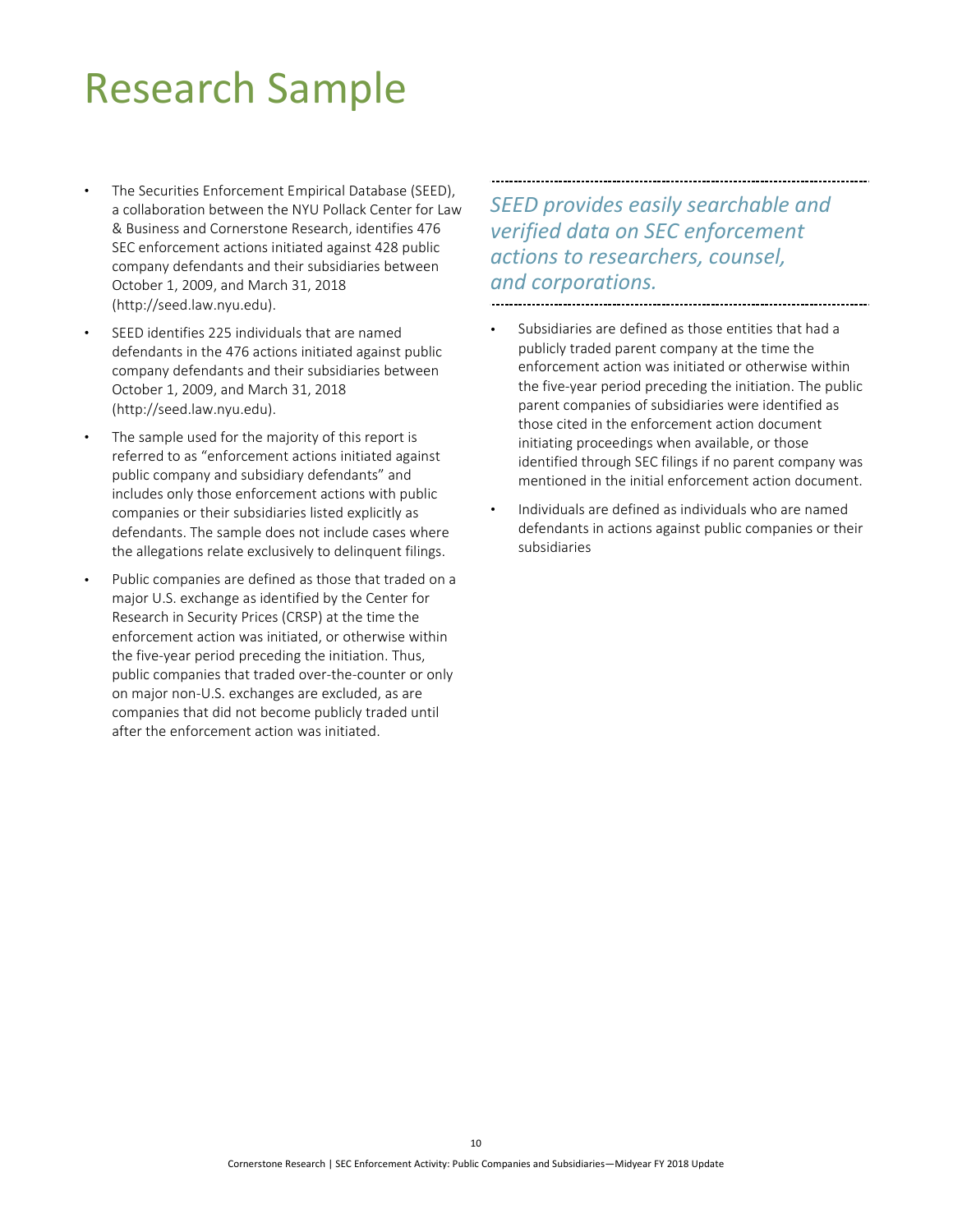## <span id="page-13-1"></span><span id="page-13-0"></span>Endnotes

- $1$  SEC fiscal years begin on October 1 of the prior year and end on September 30. SEC fiscal year 2010 through the first half of fiscal year 2018 spans October 1, 2009, to March 31, 2018.
- <sup>2</sup> Information is included on individuals that are defendants in SEC actions with a public company or subsidiary defendant for all actions filed beginning FY 2010.
- <sup>3</sup> See, e.g., U.S. Securities and Exchange Commission, "Division of Enforcement Annual Report: A Look Back at Fiscal Year 2017," https://www.sec.gov/files/enforcement-annual-report-2017.pdf.
- <sup>4</sup> "SEC Announces Enforcement Initiatives to Combat Cyber-Based Threats and Protect Retail Investors," SEC Press Release 2017-176, September 25, 2017[, https://www.sec.gov/news/press-release/2017-176;](https://www.sec.gov/news/press-release/2017-176) "The SEC Enforcement Division's Initiatives Regarding Retail Investor Protection and Cybersecurity," Stephanie Avakian, Co-Director, Division of Enforcement, U.S. Securities and Exchange Commission, October 26, 2017, https://www.sec.gov/news/speech/speechavakian-2017-10-26.
- $5$  This analysis only considers the resolutions of public companies and subsidiaries and uses the date the first resolution was announced to measure whether the resolution was concurrent or non-concurrent. There may be instances where the analysis states the resolution was concurrent, but the first announced resolution did not have the same terms as the final resolution.
- <sup>6</sup> "The SEC's Cooperation Program: Reflections on Five Years of Experience," Andrew Ceresney, Director, Division of Enforcement, U.S. Securities and Exchange Commission, May 13, 2015, https://www.sec.gov/news/speech/seccooperation-program.html.
- $7$  Total monetary settlements include disgorgement, prejudgment interest, civil penalties, and other monetary penalties imposed in public company and subsidiary actions. For actions where monetary settlements are not imposed on all defendants in the same fiscal year, actions are classified by the first fiscal year in which a monetary settlement was imposed. There are five actions for which not all defendants have settled—total monetary settlements for those actions only include monetary settlements through March 31, 2018.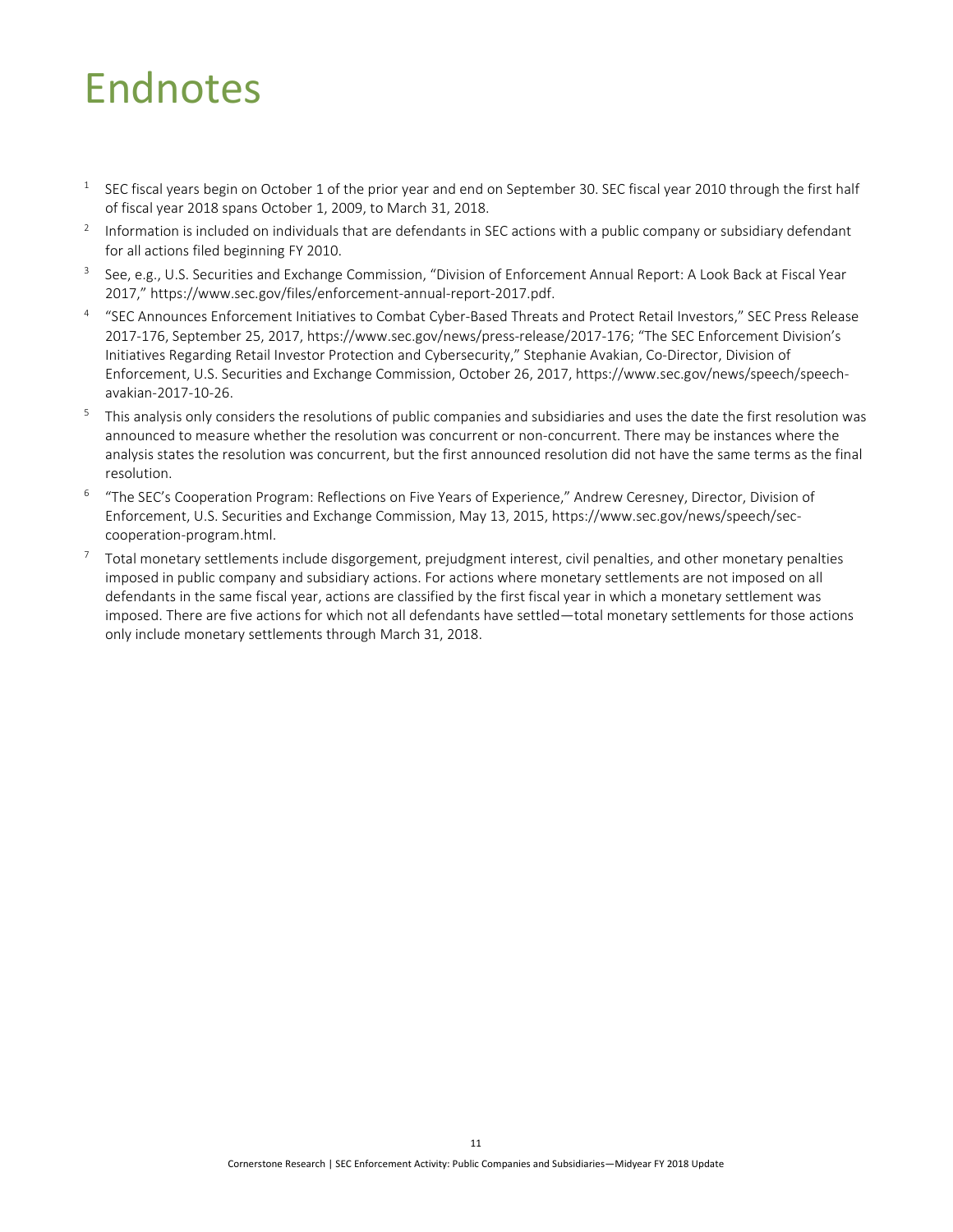# <span id="page-14-0"></span>About the Authors

#### Stephen Choi

Murray and Kathleen Bring Professor of Law, School of Law, and Director, Pollack Center for Law & Business, New York University

Stephen Choi is a noted authority on SEC enforcement matters. He provides expert testimony before judges and juries and analyzes price impact, materiality, loss causation, securities disclosures and liability, and corporate governance. His research interests include empirical and theoretical analysis of securities litigation and SEC enforcement, corporate finance and governance, valuation, and financial institutions.

#### [Sara](http://www.cornerstone.com/Staff/Ellen-Ryan) E. Gilley

Vice President, Cornerstone Research

Sara Gilley provides research and consulting services for complex commercial litigation. She has extensive experience consulting on securities litigation and white collar litigation in the United States and Canada. Her work on these matters includes class certification, materiality, loss causation, and damages. Ms. Gilley manages the firm's research related to SEC enforcement actions.

#### Heather B. Lazur

Senior Manager, Cornerstone Research

Heather Lazur provides consulting services in litigation involving economic and financial issues. She specializes in securities class actions and cases involving investment performance and strategy, valuation, mutual funds, and mortgage securities.

#### [David](http://www.cornerstone.com/Staff/Laura-Simmons) F. Marcus

Senior Vice President, Cornerstone Research

David Marcus leads Cornerstone Research's finance practice. He has over 20 years of experience providing consulting services and expert testimony in litigation involving economic and financial issues. Dr. Marcus's primary areas of focus are securities litigation, valuation issues, cases involving financial institutions, and white collar litigation. His research has been published in the *Journal of Financial Economics*.

#### Anat Carmy-Wiechman

Associate Director, Pollack Center for Law & Business, New York University

Anat Carmy-Wiechman serves as the head of research for the Securities Enforcement Empirical Database (SEED). She has been a member of the SEED team since its founding in 2013, first as a Wagner Fellow, and then as the head of research. Prior to joining the Pollack Center, Ms. Carmy-Wiechman practiced law in New York and Israel. Her research interests include corporate law, empirical legal scholarship, law and finance, and securities regulation.

> The authors acknowledge the research efforts and significant contributions of their colleagues at New York University and Cornerstone Research.

The views expressed in this report are solely those of the authors, who are responsible for the content, and do not necessarily represent the views of the NYU Pollack Center for Law & Business or Cornerstone Research.